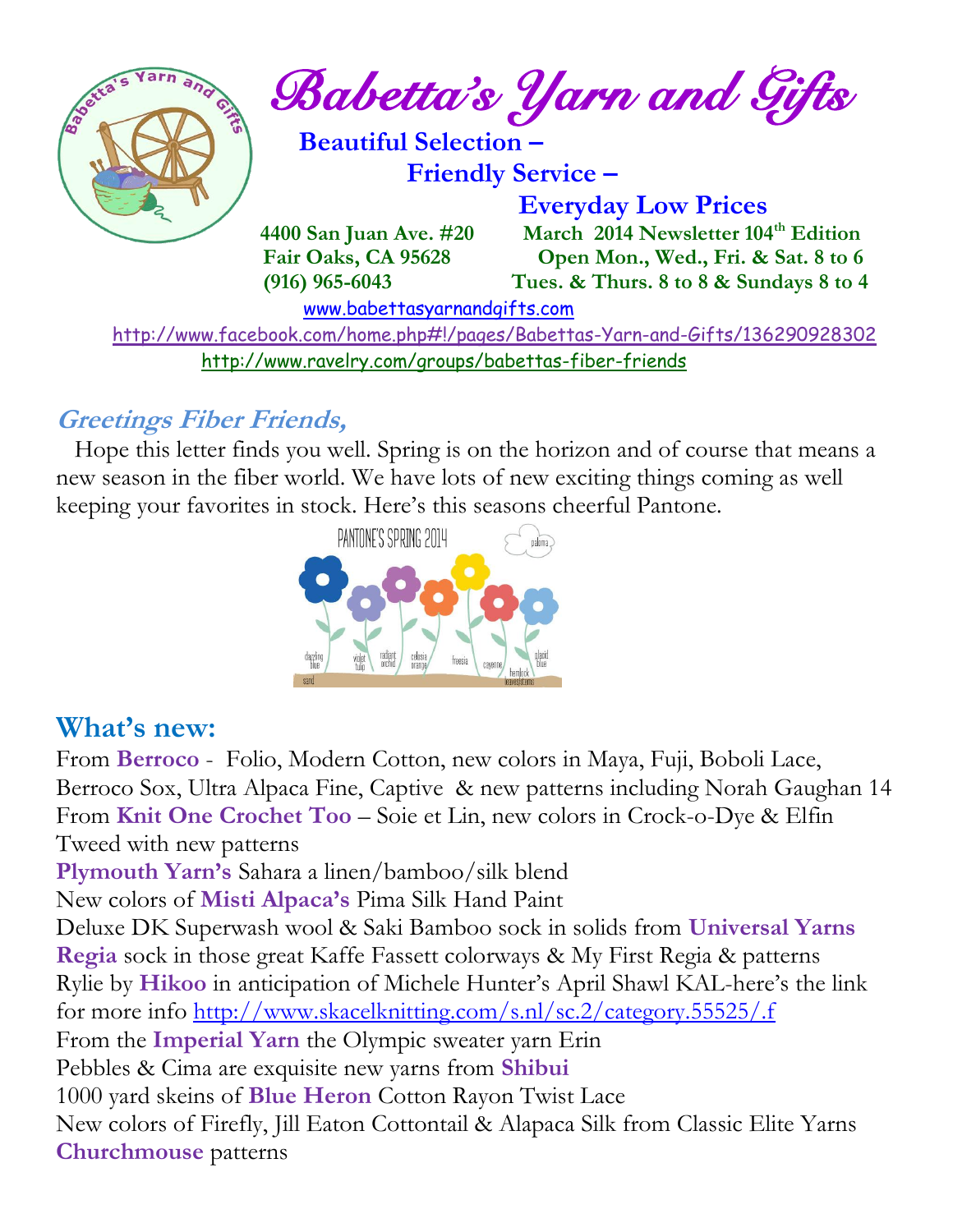**Jojoland** Splatter Dash Ewetopia from **Frogtree** 7 new colors in Alpaca Sport, Picoboo, and Pediboo Tonals **Feza's** Sinful a 100% silk hand dye Handmade wooden buttons in rare woods by Adam

## **Coming soon:**

Shawl pins by **Bonnie Bishoff & Shaune Bazner** New buttons from **One World** Canyon from **Classic Elite Yarns Ito Yarns** <http://www.knit-ito.com/> Maypole from **Euro Baby** Dyeables yarns, Tapas & Roving from **Kraemer Yarns** Elegant novelties from **Lucci Yarns** Passi Shawl kits from **Alpaca yarn Co.** From **Dream in Color**-Smooshy with Cashmere in fingering weight, new colors of Wisp, and 2 new yarns Jilly Fingering & Jilly Lace **Himalaya Yarn** Silks, Shawl Sticks and spinning fibers

## **Workshops in February and March**

## **Learn the "Magic Loop" method with Maya**

March 15 from 11am to 1pm Free pattern for 2 fingerless gloves at a time included. Registration \$25, receive a 10% off coupon for materials

## **Entrelac Cowl with Gustine**

Learn to do Entrelac in the round. March 18 & 25 from 6:30 to 8pm Registration \$35, free pattern included & 10% off materials

> Upcoming workshops in April and May Fixing your mistakes, Moebius Cowl, & Roositud Inlay Dates to be determined soon

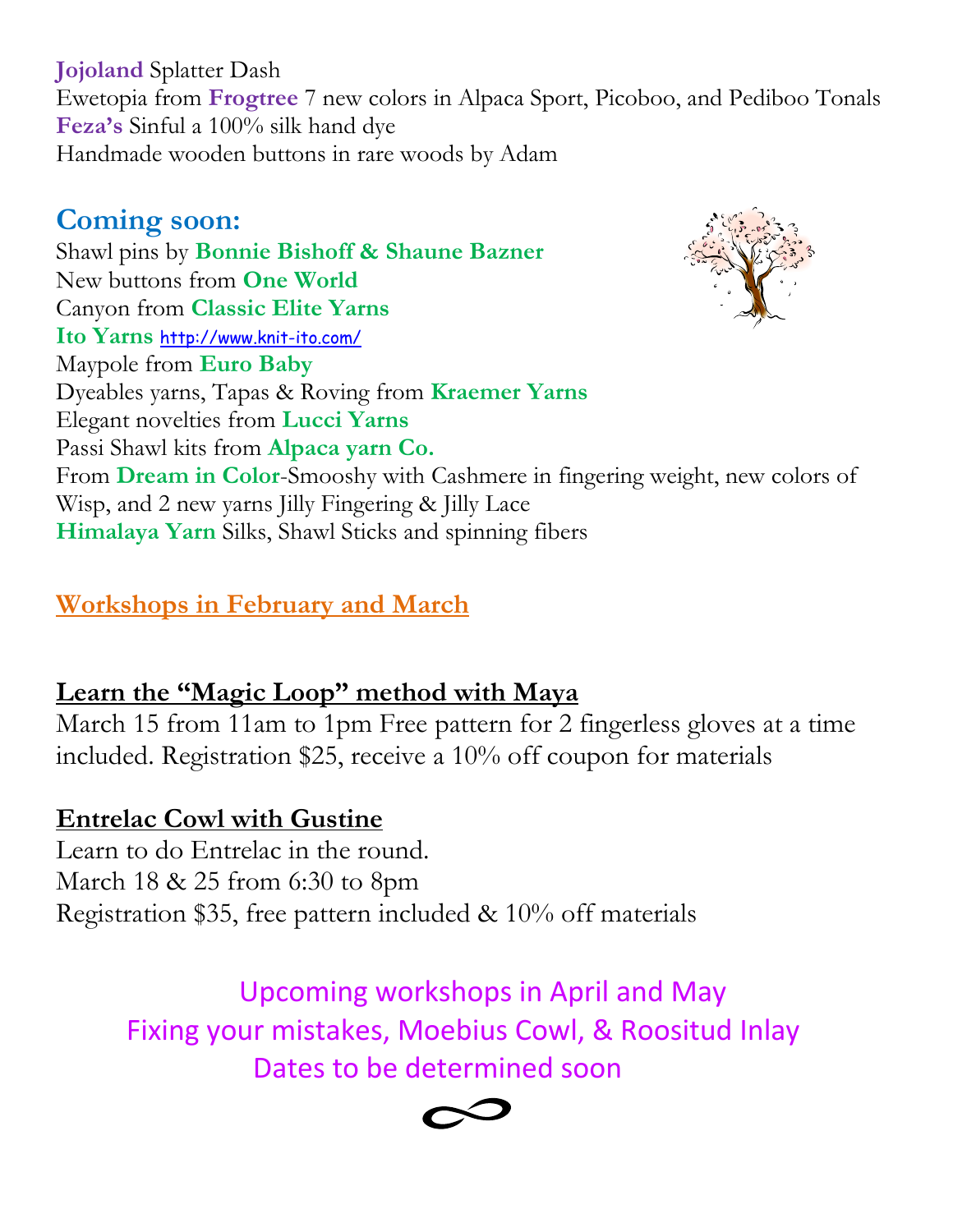## **Classes for March at Babetta's 916-965-6043**

 *In our project classes you can learn to knit anything from scarves to socks to felted purses to lace shawls to hats to sweaters. Pick your project and join in the fun. Our knitters inspire each other to try new things by sharing ideas and showing off their latest creation. Sign up for one of our classes and you will receive a coupon for 10% off.*

 **Pre-registration is required as class sizes are limited. Please choose your dates carefully. Because of scheduling conflicts and complications, make-up classes will only be allowed under special circumstances and individual consideration.**

#### **Tuesdays Mar. 4, 11 & 18**

Knitting Project 10am – 11:30am fee \$50 Knitting Project 6pm – 7:30pm fee \$50

#### **Wednesdays Mar. 5, 12 & 19**

Knitting Project 1pm – 2:30pm fee \$50 Knitting Project 3:30pm- 5pm fee \$50

#### **Thursday Mar. 6, 13 & 20**

Knitting Project 6pm – 7:30pm fee \$50 Knitting Project 10am – 11:30am fee \$50 **Saturdays Mar. 8, 15 & 22** Knitting Project 4pm – 5:30pm fee \$50.

#### **Charity Knitting Group**

#### **Private Lessons**

Knitting or Crochet \$20 an hour Group Knitting or Crochet Private lessons \$15 an hour per person. Spinning or weaving \$25 an hour Group rates are \$20 an hour per person. 50% deposit required when scheduling. Cancellations with less than 24 hour notice will forfeit deposit with exceptions for emergencies. Other cancellations can be transferred to rescheduled lessons or store credit.

 How would you like to do some charity knitting/crocheting with a lovely group of people? **"The Purls of Fair Oaks"** meets the second Thursday of every month from 10am to noon here at **Babetta's.** This wonderful group of knitters makes newborn hats for local hospitals as well as other local charity groups. If you'd like to come join the group there's always room for more. This month's date is Mar. 13. If you'd like to drop off any knitted or crocheted donation items you can do that at any time and I will pass them on.

### **Alice's Embrace**

 **Alzheimer's disease is a challenge many families have been taking on more and more these days. Diane Lewis has started Alice's Embrace to honor her mother's memory and help others deal with the disease. Information can be found at [http://www.alicesembrace.com/.](http://www.alicesembrace.com/) Babetta's is a partnering shop for drop off of finished shawls. We recommended yarns and can print up patterns from the website for you to use for this wonderful charitable organization.**